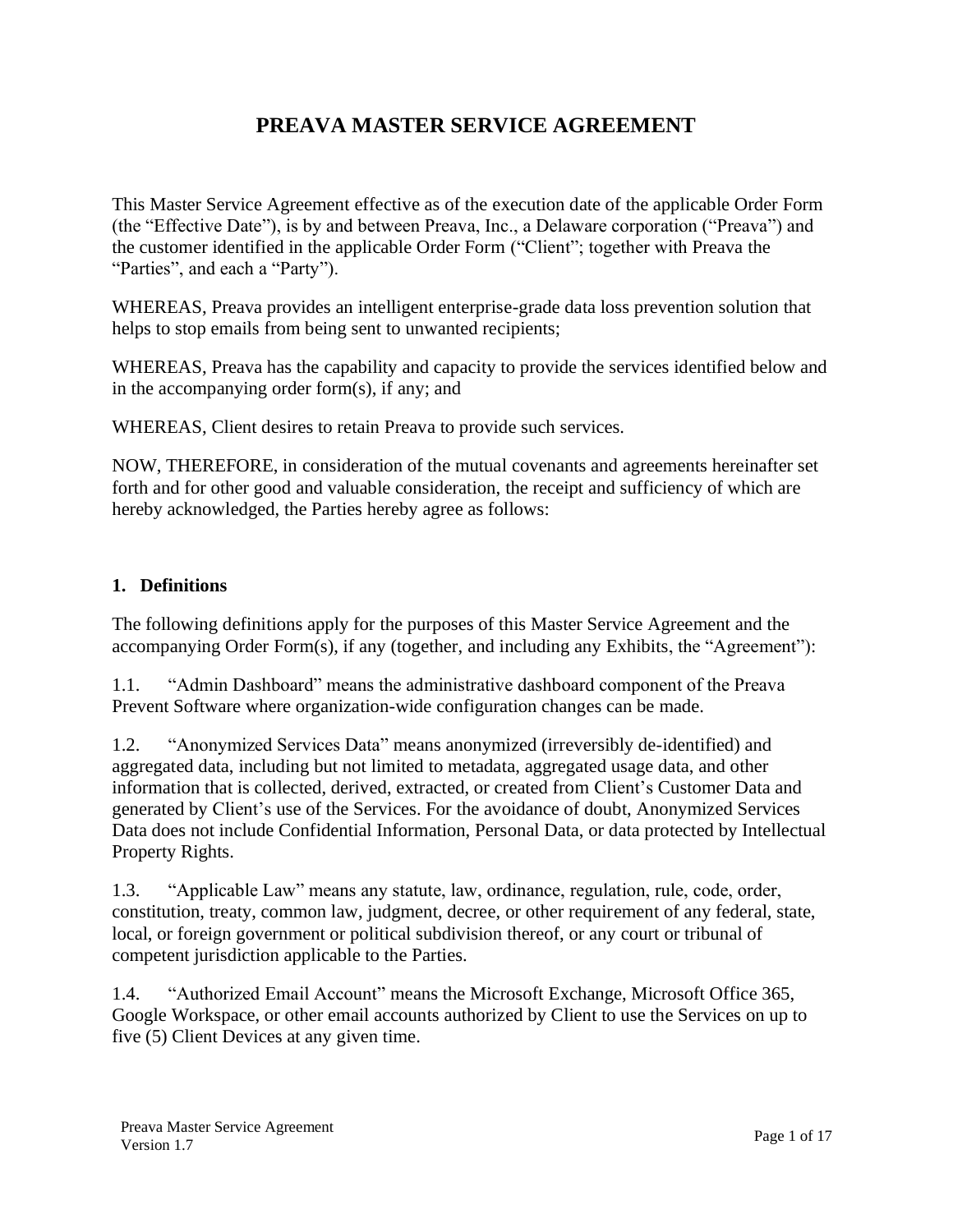1.5. "Beta Testing Feedback" means evaluations, suggestions, commentary, and any other feedback regarding the Preava Prevent Software that is provided by Client in exchange for its receipt of Beta Testing Services.

1.6. "Beta Testing Services" means Services that may be provided by Preava as part of a beta testing program in which the Services, whether modified or in the then publicly available form, are made available at no cost to Client for a limited period of time in exchange for Beta Testing Feedback. Preava is under no obligation to provide Beta Testing Services and may make such Beta Testing Services available in its sole and absolute discretion.

1.7. "Client Device" means any desktop, laptop computer, or mobile device used by an Authorized Email Account for the internal business purposes of Client.

1.8. "Confidential Information" means information in any form or medium (whether oral, written, electronic, or other) that the Disclosing Party considers confidential or proprietary, including information consisting of or relating to the Disclosing Party's technology, trade secrets, know-how, business operations, plans, strategies, customers, and pricing, and information with respect to which the Disclosing Party has contractual or other confidentiality obligations, in each case whether or not marked, designated, or otherwise identified as "confidential." Without limiting the foregoing, all Preava Materials are the Confidential Information of Preava and the Customer Data are the Confidential Information of Client. Confidential Information does not include: (i) information that was publicly available at the time of disclosure or that becomes publicly available other than by a breach of the Agreement by the Receiving Party; (ii) information previously known by or developed by the Receiving Party without use of or access to the Confidential Information of the Disclosing Party; or (iii) information that the Receiving Party rightfully obtains without restrictions on use and disclosure.

1.9. "Customer Data" means the data collected by, from, or through Client's Authorized Email Account using Preava Prevent Software, including all emails scanned by the Preava Prevent Software (including all recipient email addresses and email header data). For the avoidance of doubt, Customer Data does not include data shared between the Parties regarding their general business relationship.

1.10. "Exhibits" means any and all exhibits to this Master Service Agreement and any applicable Order Form, which are deemed integrated into and form a part of the Agreement.

1.11. "Force Majeure Event" means any act or circumstance beyond the affected Party's reasonable control, including, without limitation: acts of God; flood, fire, pandemic (other than the Covid-19 pandemic and any variants thereon), earthquake, or explosion; war, invasion, hostilities (whether war is declared or not), terrorist threats or acts, riot, or other civil unrest; actions, embargoes, or blockades in effect on or after the date of the Agreement; passage of law or any action taken by any governmental authority including imposing an embargo, export or import restriction, quota or other restriction or prohibition or any complete or partial government shutdown; national or regional emergency; strikes, labor stoppages or slowdowns, or other industrial disturbances; and national or regional shortage of adequate power, telecommunications, or facilities.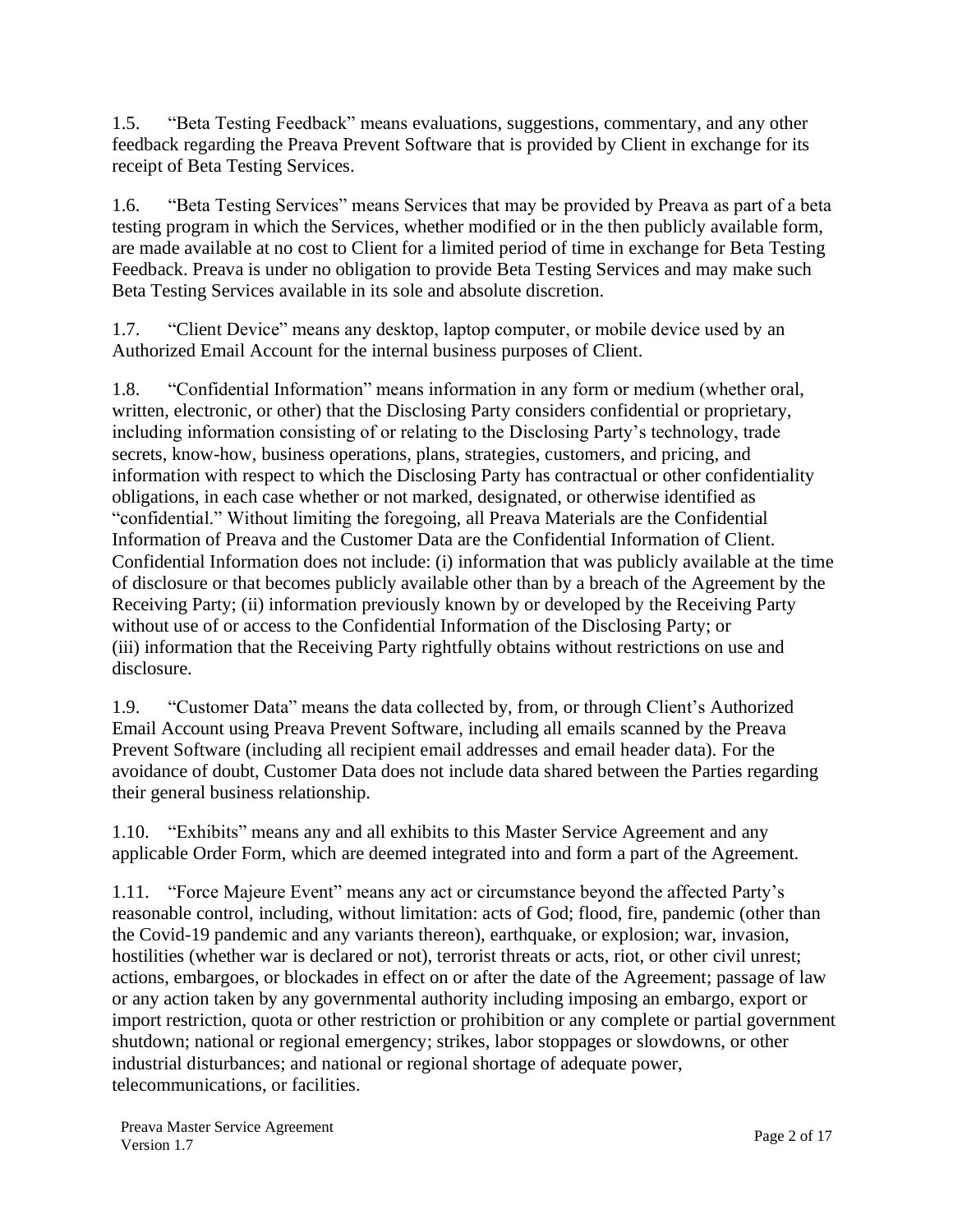1.12. "Indemnitee" means the Party who is indemnified by the other Party.

1.13. "Indemnitor" means the Party who is indemnifying the other Party.

1.14. "Intellectual Property Rights" means any and all registered and unregistered rights granted, applied for, or otherwise now or hereafter in existence under or related to any patent, copyright, trademark, trade secret, database protection, or other intellectual property rights laws, and all similar or equivalent rights or forms of protection, in any part of the world.

1.15. "Order Form" means the order form or quote, including any subsequent ordering documents, titled "Preava Order Form" or using titles of similar import, such as "Statement of Work," "Service Order," or "Scope of Work," which (i) is signed or otherwise executed by the Parties or (ii) following its issuance by Preava, is paid by Client. All applicable Order Forms are deemed integrated into and form a part of the Agreement.

1.16. "Personal Data" has the meaning given to it in the Preava Data Processing Addendum.

1.17. "Preava Data Processing Addendum" means the data processing addendum accessible at https://preava.com/legal/data-processing-addendum, as the same may be updated from time to time by Preava in its sole discretion.

1.18. "Preava Materials" means the Preava Prevent Software and any and all other information, data, documents, materials, works and other content, devices, methods, processes, hardware, software, and other technologies and inventions, including any deliverables, technical or functional descriptions, requirements, plans or reports, that are provided or used by Preava or any subcontractor in connection with the Services or otherwise comprise or relate to the Services or Preava's systems. For the avoidance of doubt, Preava Materials include Beta Testing Feedback and all information, data, or other content derived from Preava's monitoring of Client's access to or use of the Services, but does not include Customer Data.

1.19. "Preava Prevent Software" means the desktop email client add-ins, the web browser extension software applications, the Admin Dashboard, and any third-party or other software, and all new versions, updates, revisions, improvements, and modifications of the foregoing, that Preava provides access to and use of, whether remotely or on premise, as part of the Services in accordance with the Agreement.

1.20. "Representatives" means, with respect to a Party, that Party's affiliates and its and their employees, officers, directors, consultants, agents, independent contractors, service providers, sublicensees, subcontractors, and legal advisors, as applicable.

1.21. "Services" means the use of the Preava Prevent Software, the Support Services, and any other services provided by Preava in accordance with or as contemplated by the Agreement. Services include but are not limited to Beta Testing Services.

1.22. "Subscription Fees" means all fees payable by Client to Preava for access to the Services as specified in an applicable Order Form.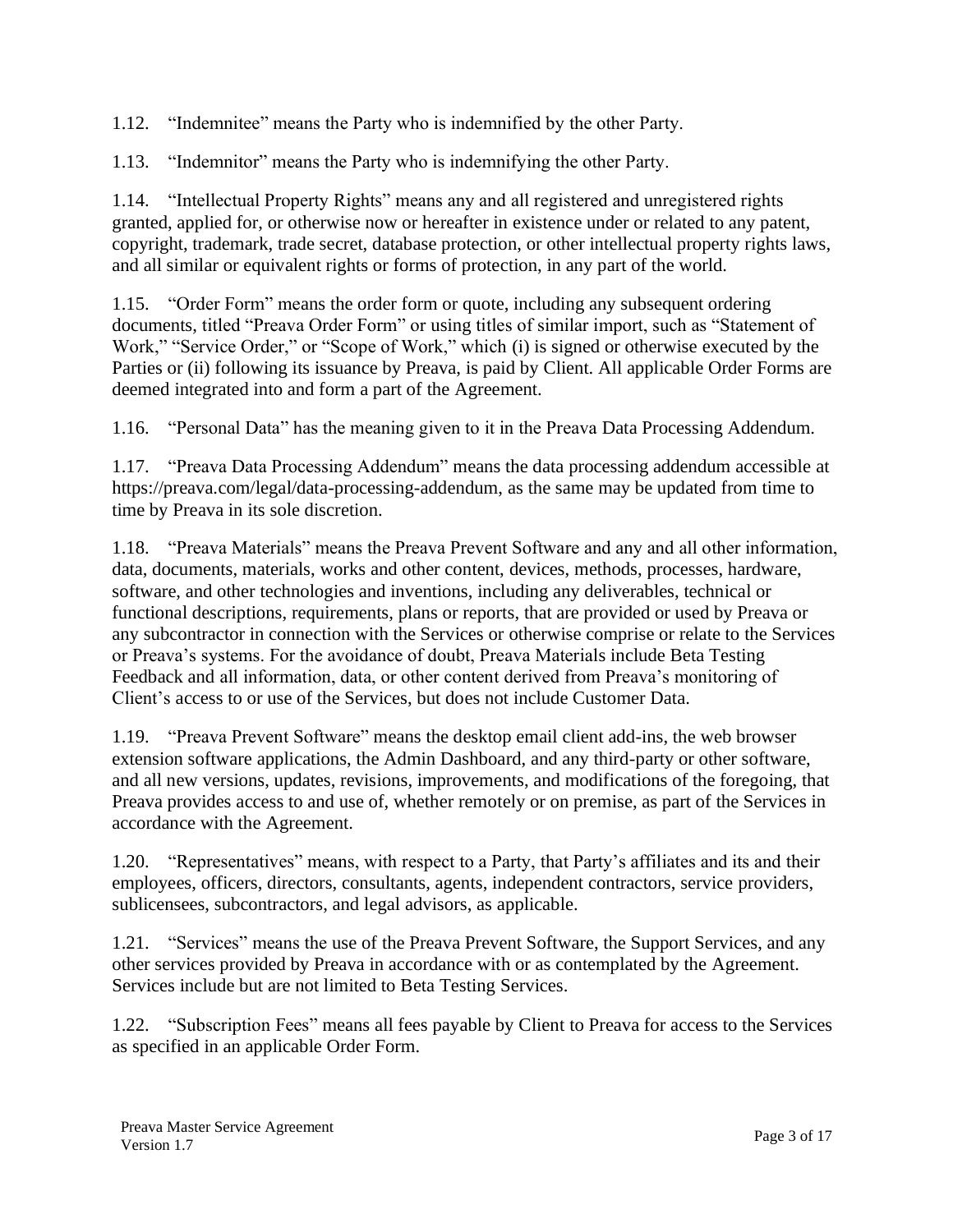1.23. "Subscription Term" means the period beginning on the date specified in the applicable Order Form and ending one calendar year (or such other period as may be specified in the applicable Order Form) thereafter.

1.24. "Support Services" means reasonably unlimited remote technical support provided to Client by Preava pursuant to Section 4 upon request (it being understood that the scope, duration, service level, and response time frame of such support shall be entirely within Preava's sole discretion).

1.25. "Third-Party Materials" means materials and information, in any form or medium, including any open-source or other software, documents, data, content, specifications, products, equipment, or components of or relating to the Services that are not proprietary to Preava.

# **2. Agreement**

The Agreement is a legal agreement between Preava and Client. Except as agreed in a signed writing between Preava and Client, the Agreement governs the subscription to, acquisition of, and use of all Services, whether such Services are provided directly by Preava; indirectly, such as through an authorized reseller or distributor; or otherwise. By (i) signing an Order Form, (ii) paying any amount due under an Order Form, or (iii) signing this Master Service Agreement, as of that date, Client confirms its acceptance of the Services and agrees to be bound by and act in accordance with the Agreement.

#### **3. Services**

During the Subscription Term: (i) Preava will provide the Services to Client; (ii) Client may access and use the Services for its own internal business purposes; (iii) Preava grants Client a limited, non-exclusive, non-sublicensable, non-transferable, worldwide license to use the Services for a limited number of Authorized Email Accounts in accordance with the terms of the Agreement, including any applicable Order Form, and with all other specifications and instructions provided by Preava; (iv) Preava grants Client a limited, non-exclusive, nonsublicensable, non-transferable, worldwide license to install the Preava Prevent Software on a limited number of Client Devices in accordance with the terms of the Agreement, including any applicable Order Form, and with all other specifications and instructions provided by Preava; and (v) Preava will use commercially reasonable efforts to notify Client in advance of any maintenance or update to the Services that is likely to cause disruption to Client's use of the Services.

#### **4. Support Services**

4.1. Provision of Support Services. During the Subscription Term: (i) as a part of the Services, Preava will use commercially reasonable efforts to provide Client with remote technical support and advice, such as assistance in deploying the Preava Prevent Software and any updates thereto, upon request via email to support@preava.com, or by such other communication method as Preava may designate from time to time; (ii) Preava may retrieve all diagnostic logs or other locally stored files, if any, as necessary to perform the Support Services from Client Devices— Preava may use these logs and files to resolve support issues and to improve the Services as a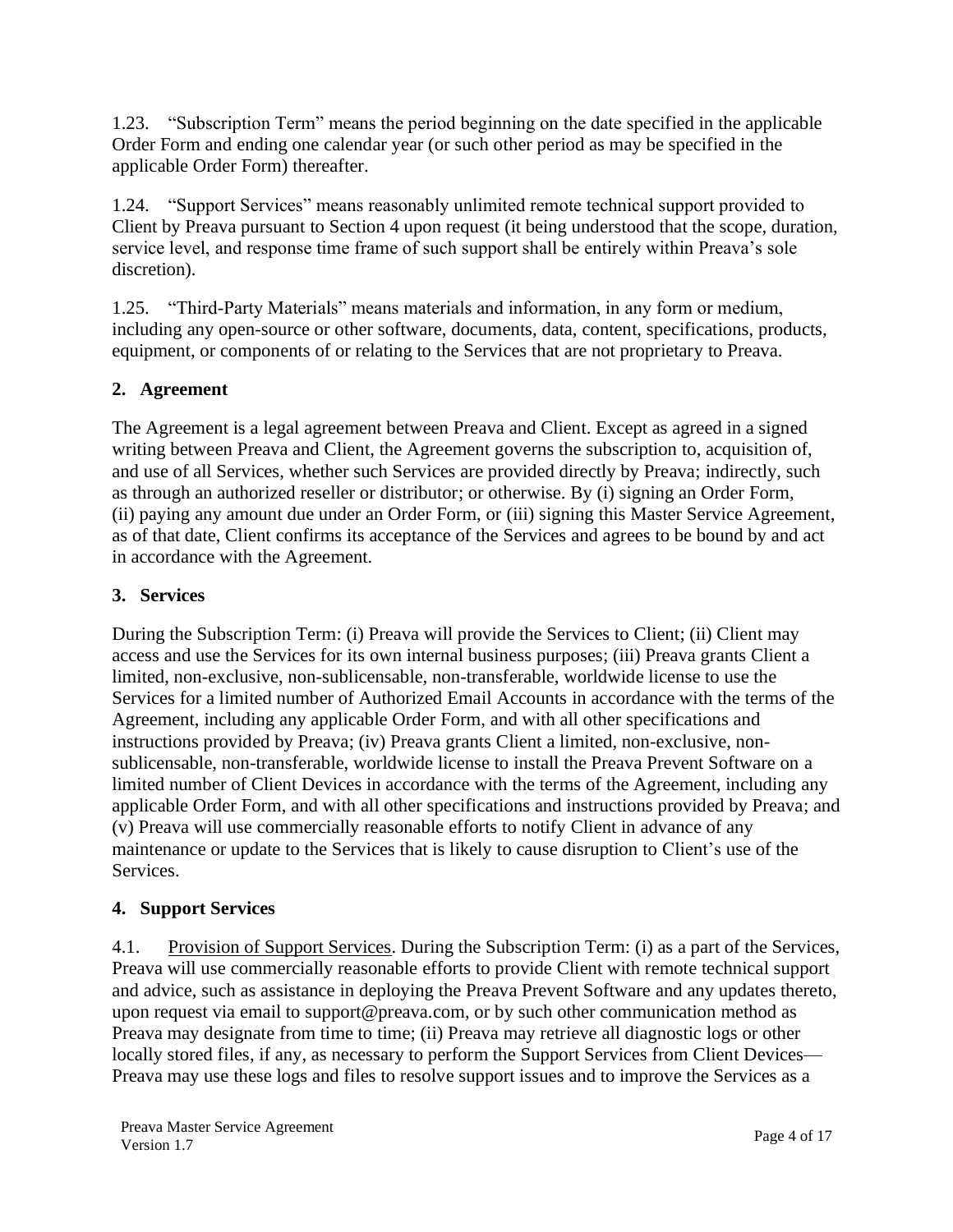whole; and (iii) Preava will have no obligation to provide Support Services following any violation of the Agreement by Client.

4.2. Availability. Preava will be available to provide Support Services on business days, excluding United States public holidays, between the hours of 9:00 a.m. and 5:00 p.m. United States Eastern Time. Preava will use commercially reasonable efforts to respond to general Support Service inquiries within one business day. Preava will use its best efforts to respond to urgent Support Service inquiries as soon as practicable, including outside of its standard business hours. The Parties may agree to different or additional levels of Support Services, availability, and response times, and the additional fee for such additional levels of Support Services, in any applicable Order Form.

# **5. Use of Data**

5.1. Preava's Use of Customer Data. Preava may use Customer Data and other data derived from Client's use of the Services to provide the Services, and Preava may use any insights drawn from Client's use of the Services to identify, analyze, and predict email security threats to Client's Authorized Email Account.

5.2. Preava's Use of Anonymized Services Data. Preava is entitled to use Anonymized Services Data for any legitimate business purpose, including to improve the Services as a whole. Anonymized Services Data may be shared with third parties. Anonymized Services Data are Preava Materials.

5.3. Data Protection. The Preava Data Processing Addendum is hereby integrated into and forms a part of the Agreement. By entering into the Agreement, Client also agrees to the applicable terms and conditions of the Preava Data Processing Addendum.

5.4. Lost or Damaged Data. Except as otherwise provided in the Agreement, Preava has no responsibility for making or retaining backup copies of Customer Data. Preava will use commercially reasonable efforts to restore any Customer Data that is lost or damaged by or on behalf of Preava. Preava will not be responsible for any loss, destruction, alteration, or disclosure of Customer Data caused by any third party except those third parties subcontracted by Preava to perform services on Preava's behalf or as otherwise required by Applicable Law.

# **6. Confidentiality**

6.1. Treatment of Confidential Information. In the event that any Party (in such capacity, the "Disclosing Party") discloses or makes available Confidential Information to the other Party (in such capacity, the "Receiving Party"), the Receiving Party will:

- (a) not access or use the Confidential Information other than as necessary to exercise its rights or perform its obligations under and in accordance with the Agreement;
- (b) except as may be permitted by and subject to its compliance with Section 6.2, not disclose or permit access to Confidential Information other than to its Representatives who: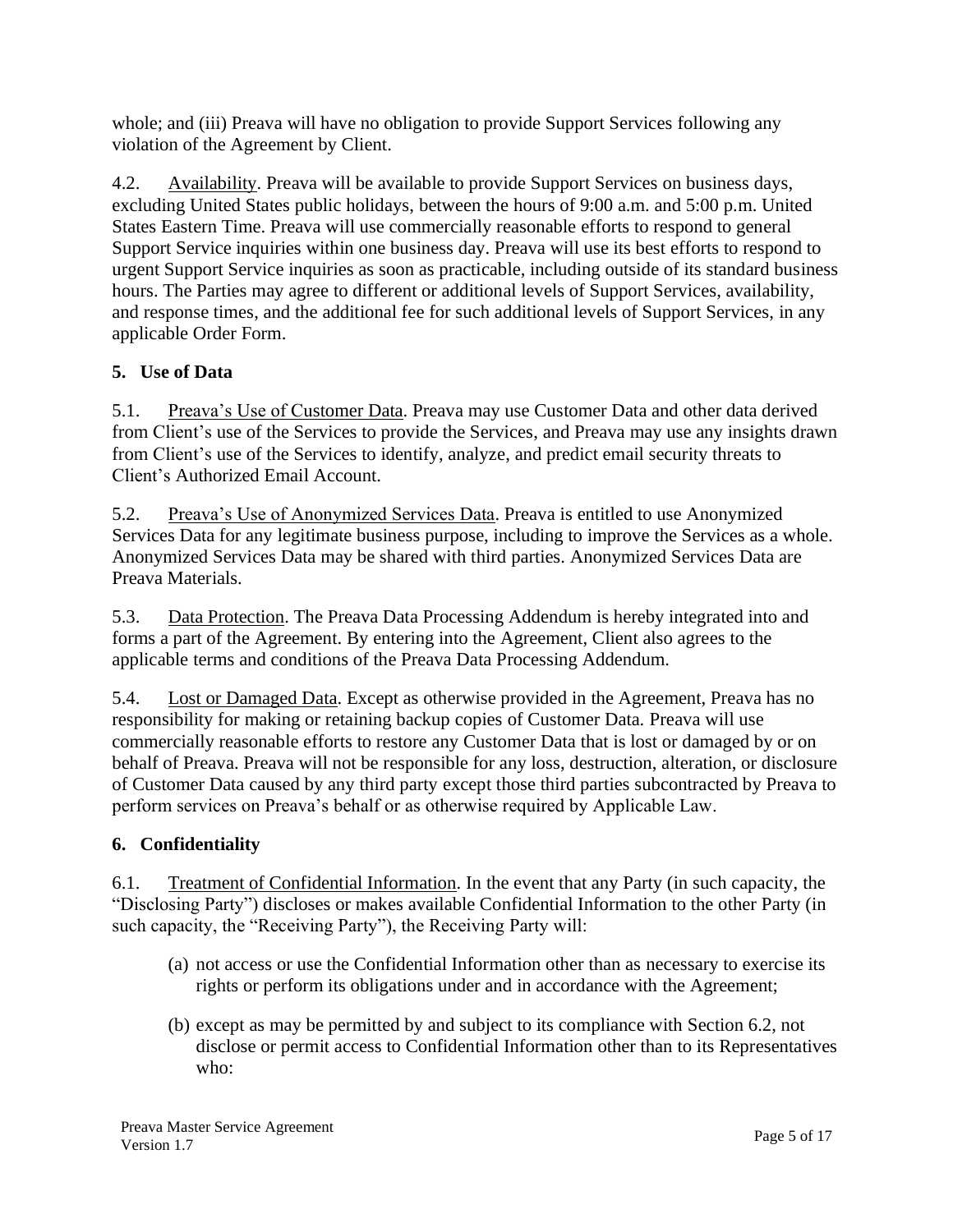- i. need to know such Confidential Information for purposes of the Receiving Party's exercise of its rights or performance of its obligations under and in accordance with the Agreement,
- ii. have been informed of the confidential nature of the Confidential Information and the Receiving Party's obligations under this Section 6, and
- iii. are bound by written confidentiality and restricted use obligations, or are otherwise legally bound to confidentiality and restricted use obligations, in either case, at least as protective of the Confidential Information as the terms set forth in this Section 6;
- (c) safeguard the Confidential Information from unauthorized use, access, or disclosure using at least the degree of care it uses to protect its own sensitive information and in no event less than a reasonable degree of care; and
- (d) ensure its Representatives' compliance with, and be responsible and liable for any of its Representatives' non-compliance with, the terms of this Section 6.

6.2. Compelled Disclosures. If the Receiving Party or any of its Representatives is compelled by Applicable Law to disclose any Confidential Information then, to the extent permitted by Applicable Law, the Receiving Party shall promptly, and prior to such disclosure, notify the Disclosing Party in writing of such requirement so that the Disclosing Party can seek a protective order or other remedy (at the Disclosing Party's sole cost and expense) or waive its rights under this Section 6.2 and the Receiving Party shall provide reasonable assistance to the Disclosing Party (at the Disclosing Party's sole cost and expense) in opposing such disclosure or seeking a protective order or other limitations on disclosure. If the Disclosing Party waives compliance or, after providing the notice and assistance required under this Section 6.2, the Receiving Party remains required by Applicable Law to disclose any Confidential Information, the Receiving Party shall disclose only that portion of the Confidential Information that the Receiving Party is legally required to disclose.

#### **7. Client Obligations**

#### 7.1. Required Conduct. Client will:

- (a) ensure that use of the Services by it, its Representatives, and by any third party who has access to its Authorized Email Account are in compliance with the requirements of the Agreement at all times;
- (b) ensure that its Authorized Email Account username and password are secure and confidential at all times;
- (c) promptly notify Preava in writing of any actual or suspected security breach, vulnerability, or exploit that Client becomes aware of and that relates to, impacts, or affects the Preava Prevent Software or Preava;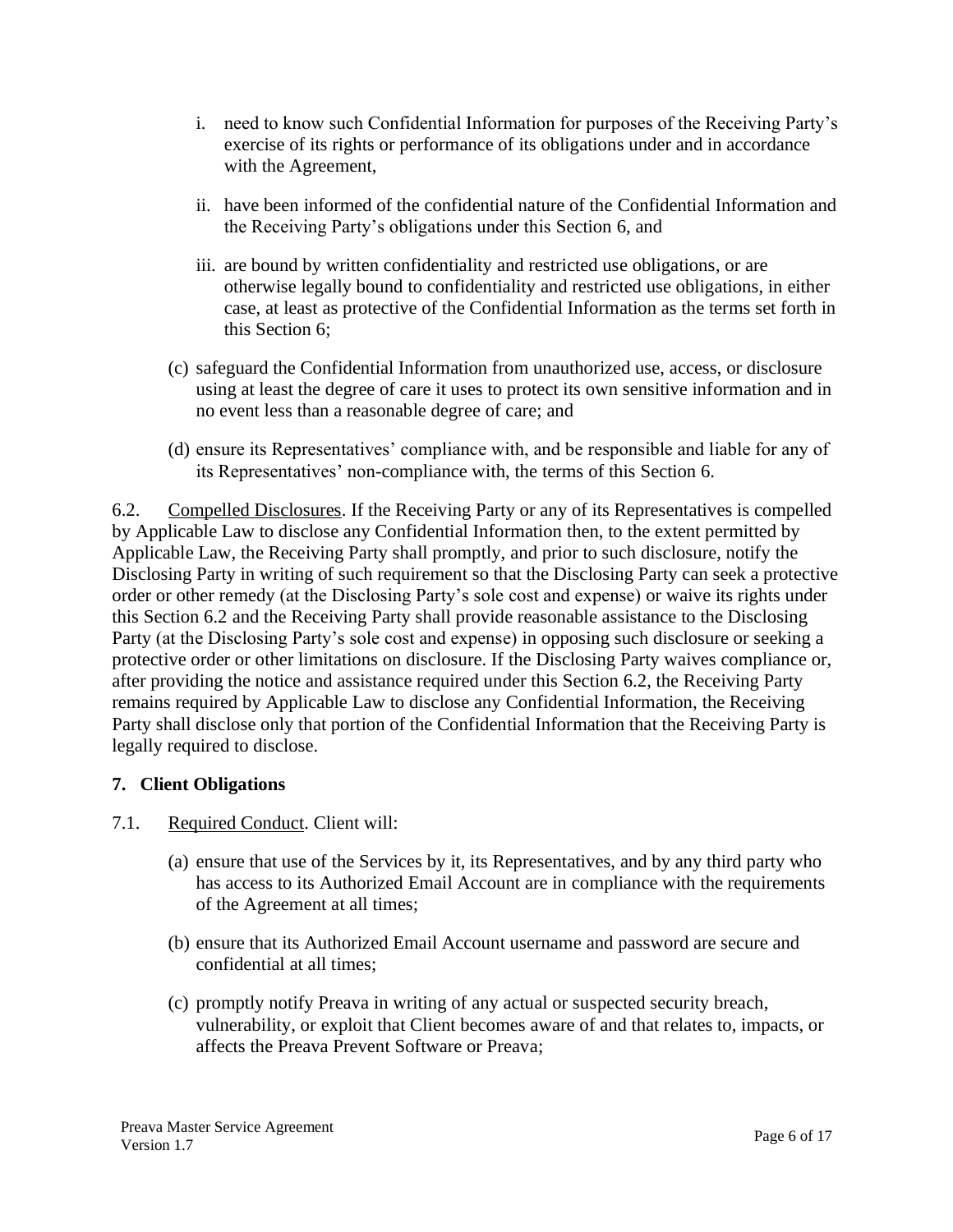- (d) promptly notify Preava in writing of any unauthorized use or breach of customer-side configurations or the security and confidentiality of log-in details that are used for an Authorized Email Account;
- (e) use all reasonable efforts to prevent any unauthorized access to or use of the Services;
- (f) cooperate with Preava in the performance of the Agreement and provide access to all information that Preava requires in order to provide the Services;
- (g) comply with all laws and regulations applicable to its obligations under the Agreement;
- (h) comply with the requirements of the Preava Data Processing Addendum that are applicable to it;
- (i) obtain and maintain all necessary licenses, consents, and permissions necessary for Preava and its Representatives to perform their obligations under the Agreement, including without limitation for the Customer Data;
- (j) maintain all necessary internet connectivity required to use the Services and be solely responsible for all problems, conditions, delays, delivery failures and all other loss or damage arising from or relating to its internet connections;
- (k) be solely responsible for the lawfulness, accuracy, integrity, reliability, and quality of Customer Data;
- (l) be solely responsible for the acts and omissions of Client's users and anyone using Client log-in details to access or use the Services;
- (m)acquire and maintain all necessary rights, consents, and permissions to collect, share, and use Customer Data as contemplated in the Agreement, including granting Preava the rights in Sections 5 and 9, without violation or infringement of any third-party intellectual property, publicity, privacy, or other rights or any Applicable Laws, rules, or regulations; and
- (n) pay the Subscription Fees to Preava in accordance with the Agreement;
- (o) carry out all of its obligations under the Agreement in an efficient, timely, and fulsome manner; and
- (p) if Client receives Beta Testing Services as specified in an applicable Order Form, provide Beta Testing Feedback.

7.2. Prohibited Conduct. Client will not, nor will it encourage or permit its Representatives to, actually or attempt to:

(a) access or use the Services if Client or its Representatives are a natural person under 18 years of age;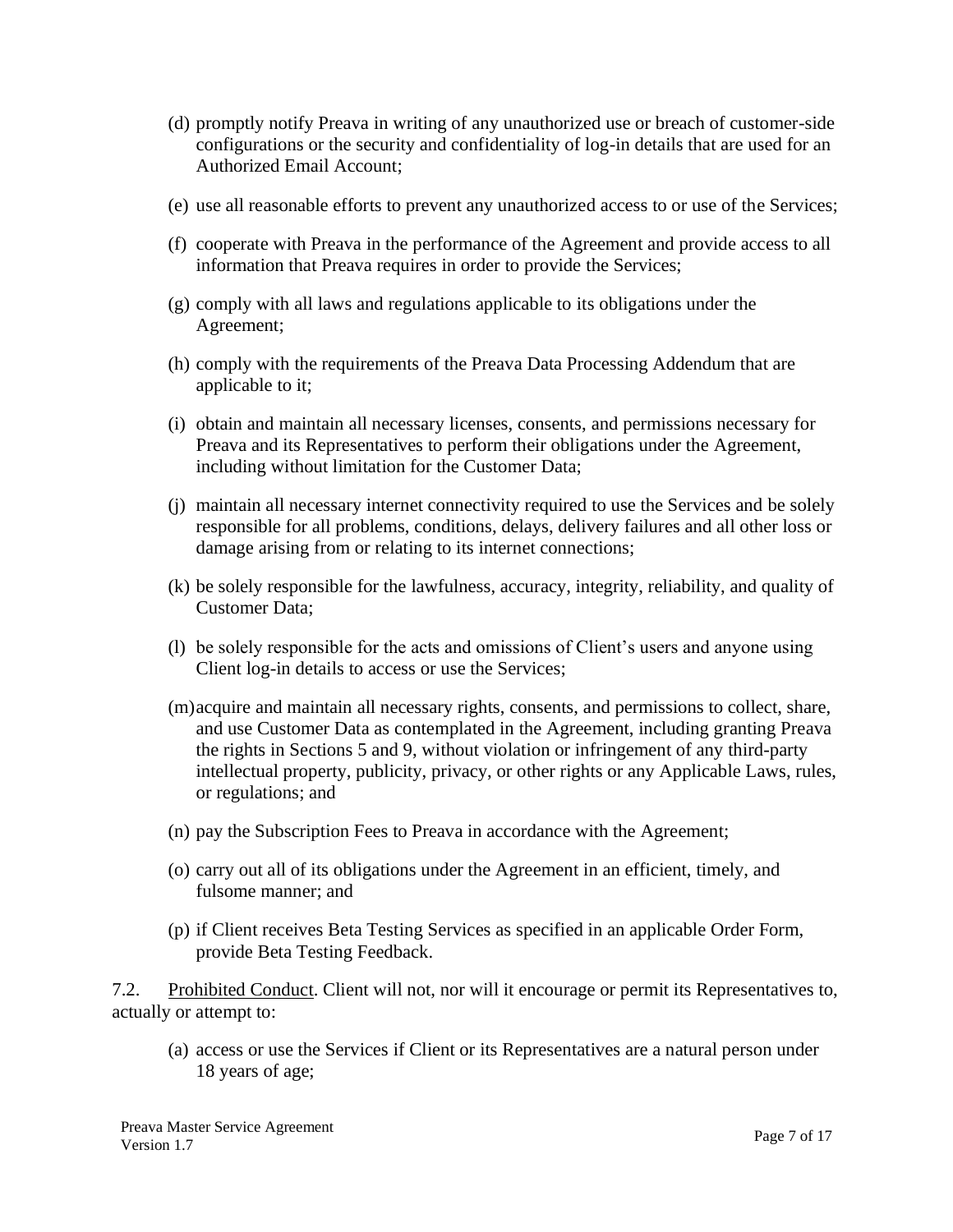- (b) access or use the Services if Client or its Representatives are, represent, or otherwise work for a direct competitor of Preava, except as may be agreed between Client (or Client's Representatives) and Preava in a signed writing;
- (c) except as expressly permitted by Applicable Law, access or use all or any part of the Services in order to: (i) build a product or service which competes with the Services; (ii) reverse compile, disassemble, reverse engineer or otherwise reduce to humanperceivable form all or any part of the Services; or (iii) copy, modify, duplicate, create derivative works from, frame, mirror, republish, download, display, transmit, or distribute all or any portion of the Services (as applicable) in any form or media or by any means except to the extent expressly permitted by the Agreement;
- (d) license, sell, rent, lease, transfer, assign, distribute, display, disclose, or otherwise commercially exploit, or otherwise make the Services available to any third party;
- (e) access or use the Services, whether in whole or in part, for benchmarking purposes, to determine whether they are in the scope of a patent, or to evaluate or monitor their functionality, availability, or performance; or
- (f) access or use the Services for any purpose that is unlawful or in any otherwise unauthorized manner, including in such a way that could damage, disable, interfere with, overburden, or impair any computer system, server, or network of Preava or any other person using the Services.

### **8. Fees and Payment**

8.1. Payment Schedule. All Subscription Fees will be specified on the applicable Order Form. Unless specified in the applicable Order Form or otherwise agreed in writing between Client and Preava, all Subscription Fees are fully earned, due, and payable on the later of (i) the first day of each Subscription Term and (ii) the date the Order Form applicable thereto is fully executed.

8.2. Excess Usage. Except as otherwise agreed to in any applicable Order Form, the pricing for any excess usage of the Preava Prevent Software will be managed as set forth in this Section. In the event that Client exceeds the number of Authorized Email Accounts set forth in any applicable Order Form, the Subscription Fees will be increased beginning on the first day of the month in which such excess usage occurs and continuing for the duration of the Subscription Term and for any renewal terms. The increase will be calculated by taking the initial Subscription Fees and dividing it by the number of Authorized Email Accounts, resulting in a per-account subscription fee. This per-account subscription fee will be multiplied by the number of Authorized Email Accounts in use that exceed the agreed upon number of Authorized Email Accounts. The result of this calculation is the increase in Subscription Fees. If Preava identifies a major deviation from the number of Authorized Email Accounts, Preava will contact Client to discuss Client's needs and future use expectations.

8.3. Late Payments. Subscription Fees which remain unpaid for more than thirty (30) days following their due date will accrue a late charge of 1.5% and, thereafter, the total amount outstanding will begin to accrue interest on a daily basis, compounding monthly, at a rate equal to the lesser of (i) 1.5% per month and (ii) the greatest amount then permitted by the governing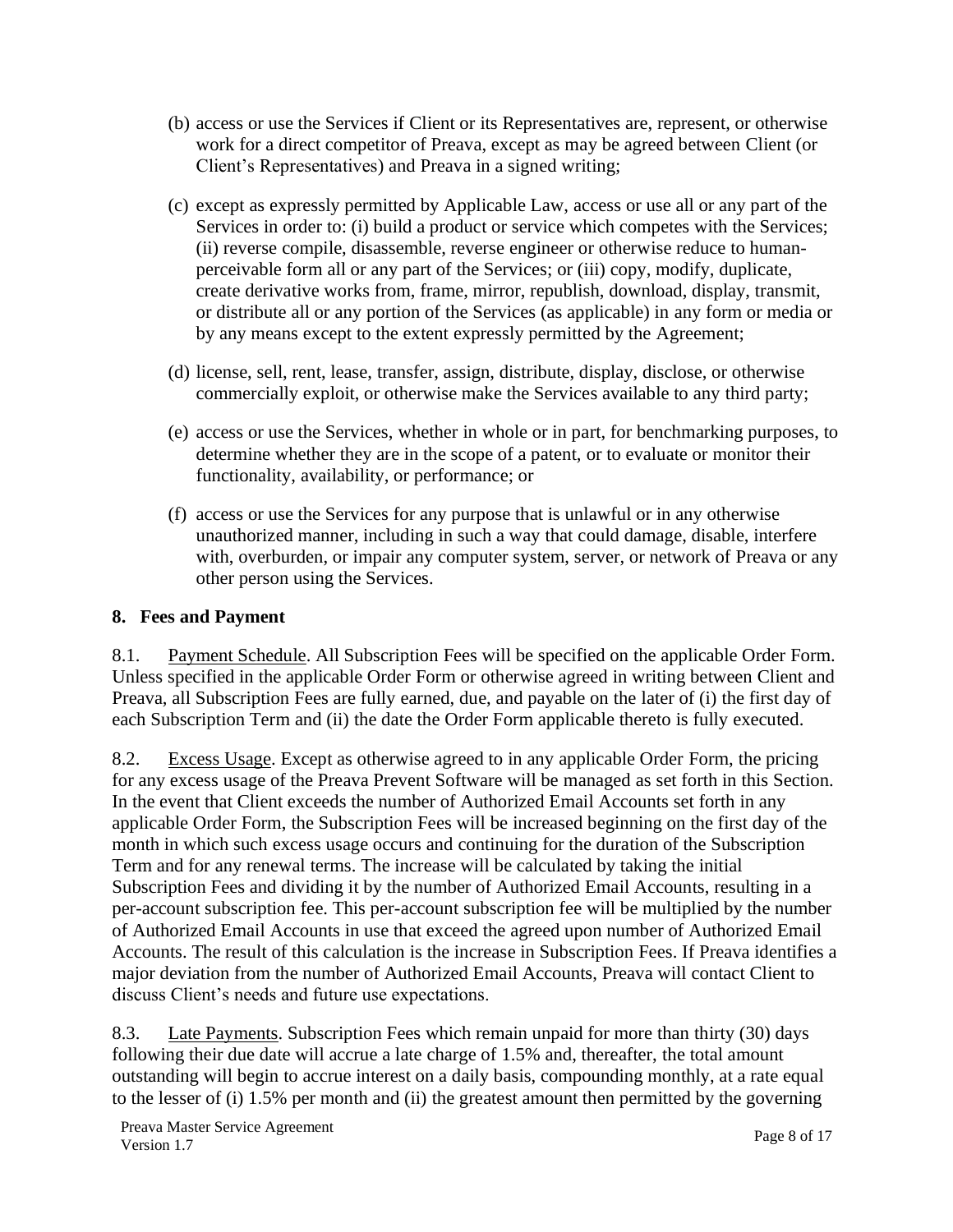law applicable to the Agreement. In the event that Preava engages a collection agency to recover outstanding late payments, an additional collection fee of the lesser of (i) 20% of the total outstanding amount and (ii) the greatest amount then permitted by the governing law applicable to the Agreement, will be added to the total amount owed to Preava. Notwithstanding the foregoing, Preava may suspend any or all Services to Client if any undisputed amount remains outstanding for more than thirty (30) days.

8.4. Taxes. Subscription Fees are payable only in United States dollars, are not refundable (except as otherwise expressly provided in the Agreement, including any applicable Order Form), and do not include any Taxes. Client is responsible for payment of Taxes and any related interest and/or penalties from any payment made pursuant to the Agreement, other than any Taxes required by Applicable Law to be paid by Preava.

# **9. Intellectual Property Rights**

9.1. Preava Ownership. Preava owns and will retain all right, title, and interest in and to the Services, the Preava Materials, and all modifications made thereto, including all Intellectual Property Rights therein. Client has no right, license, or authorization with respect to any of the Services or Preava Materials (including Third-Party Materials) except as expressly set forth in Section 3 or the applicable third-party license, in each case subject to Client's compliance with Section 7. All other rights in and to the Services and Preava Materials (including Third-Party Materials) are expressly reserved by Preava and the respective third-party licensors.

9.2. Client Ownership. Client owns and will retain all right, title, and interest in and to all Customer Data, including all Intellectual Property Rights relating thereto, subject to the rights and permissions granted in Section 5 and Section 6.

9.3. Suggestions and Feedback License. Client grants Preava a fully paid up, royalty free, worldwide, perpetual, irrevocable, transferable, sub-licensable (including through multiple tiers) right to use, modify, distribute, and incorporate into Preava products and services (without attribution of any kind) any suggestions, enhancement requests, recommendations, proposals, corrections, or other feedback or information provided by Client, Client's Representatives, or any of Client's users, but excluding any Client Confidential Information. To the extent Client obtains or has any Intellectual Property Rights associated with Beta Testing Feedback, such Beta Testing Feedback shall be included in the license granted in this Section 9.3.

9.4. Limited License for Marketing Purposes. Effective two weeks after the Effective Date, Client grants Preava a fully paid up, royalty free, worldwide, perpetual, limited, non-exclusive, license to use, copy, display, publish, and transmit any of Client's logos, trademarks, service marks, and name for the sole and limited purpose of allowing Preava to identify Client as a customer or client within Preava's marketing materials, including but not limited to on Preava's website. To the extent that any Client Representatives or other entities owned or controlled by Client use the Preava Prevent Software pursuant to this Agreement, the license granted in this Section shall also apply to all such Client Representatives or other entities. Client (or Client Representatives and other entities) may revoke this license at any time by emailing legal@preava.com with an instruction to that effect and specifying the scope of the revocation.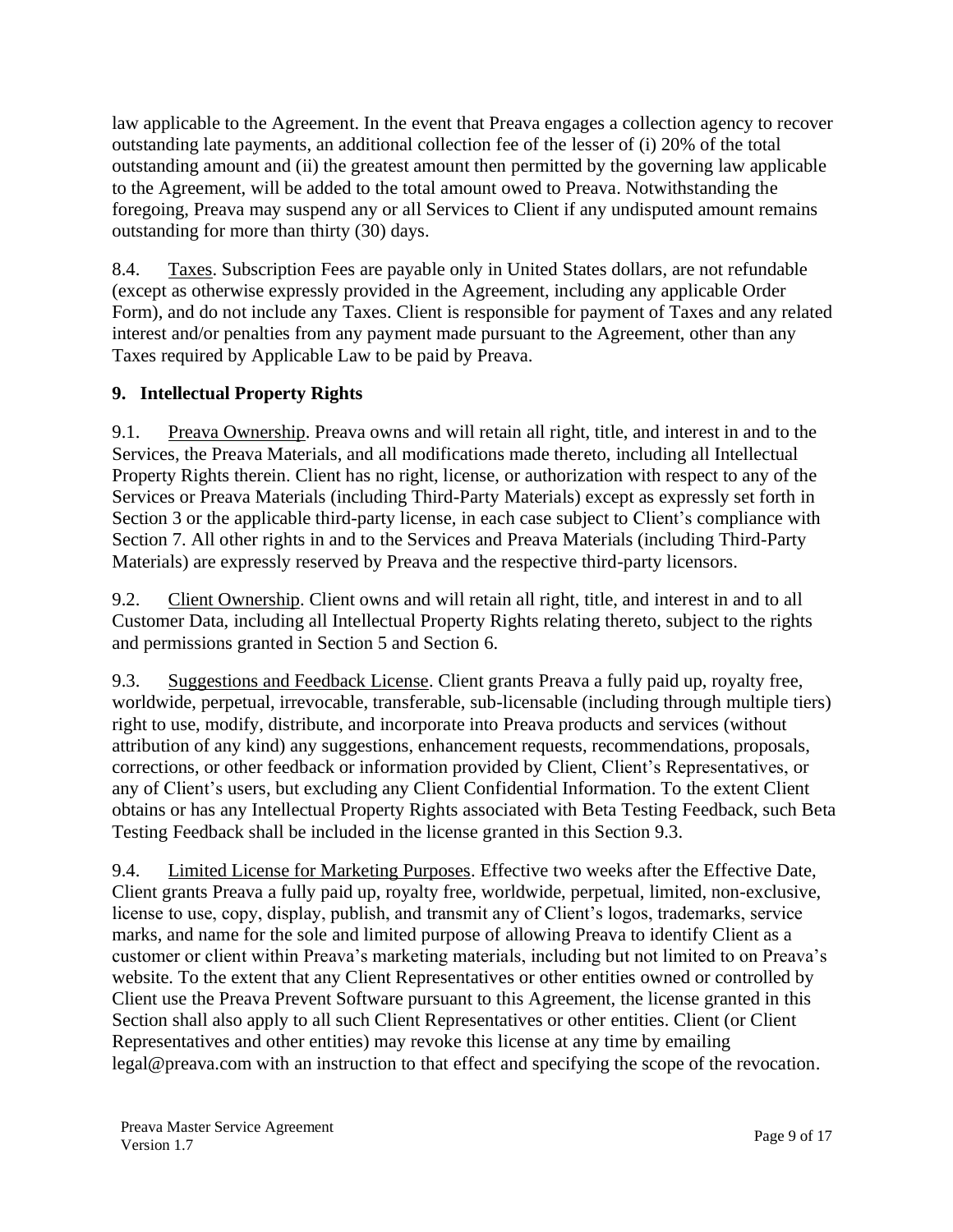9.5. Anonymized Services Data License. To the extent Client obtains or has any Intellectual Property Rights associated with Anonymized Services Data, Client grants Preava a fully paid up, royalty free, worldwide, perpetual, irrevocable, transferable, sub-licensable (including through multiple tiers) right to use, modify, distribute, and incorporate Anonymized Services Data into Preava products and services (without attribution of any kind).

9.6. Equitable Relief. As a breach or threatened breach by one Party of any of its obligations under Section 5, Section 6, or this Section 9 would cause the other Party irreparable harm for which monetary damages would not be an adequate remedy, in the event of such breach or threatened breach the other Party will be entitled to equitable relief, including a restraining order, an injunction, specific performance, and any other relief that may be available from any court, without any requirement to post a bond or other security, or to prove actual damages or that monetary damages are not an adequate remedy. Such remedies are not exclusive and are in addition to all other remedies that may be available at law, in equity, or otherwise.

## **10. Term and Termination**

10.1. Subscription Term. The Agreement will apply starting on the Effective Date and continue until the end of the Subscription Term, unless otherwise terminated as provided for herein. If applicable, the specific operation of the Subscription Term and associated renewal terms for any Beta Testing Services, including the duration of Beta Testing Services and the transition from Beta Testing Services to Services being provided as a paid offering are specified in the applicable Order Form.

10.2. Renewal Subscription Term(s). EXCEPT AS MAY BE PROVIDED IN AN APPLICABLE ORDER FORM, THE AGREEMENT AND ALL OBLIGATIONS HEREUNDER WILL AUTOMATICALLY RENEW AND BE EXTENDED BY CONSECUTIVE RENEWAL SUBSCRIPTION TERMS OF THE SAME DURATION AS THE INITIAL SUBSCRIPTION TERM UNLESS, NO LATER THAN THIRTY (30) DAYS PRIOR TO THE EXPIRATION OF THE THEN-CURRENT TERM, ONE PARTY PROVIDES THE OTHER PARTY WITH WRITTEN NOTICE OF NON-RENEWAL.

10.3. Termination. In addition to any other express termination right set forth elsewhere in the Agreement:

- (a) Preava may terminate the Agreement, effective on written notice to Client, if Client fails to pay any amount when due hereunder and such failure continues more than thirty (30) days thereafter, or if Client breaches any obligations under Sections 6 or 7;
- (b) either Party may terminate the Agreement, effective on written notice to the other Party, if the other Party materially breaches the Agreement and either such breach is incapable of cure or, being capable of cure, remains uncured thirty (30) days after the non-breaching Party provides the breaching Party with written notice of such breach;
- (c) either Party may terminate the Agreement, effective immediately upon written notice to the other Party, if the other Party: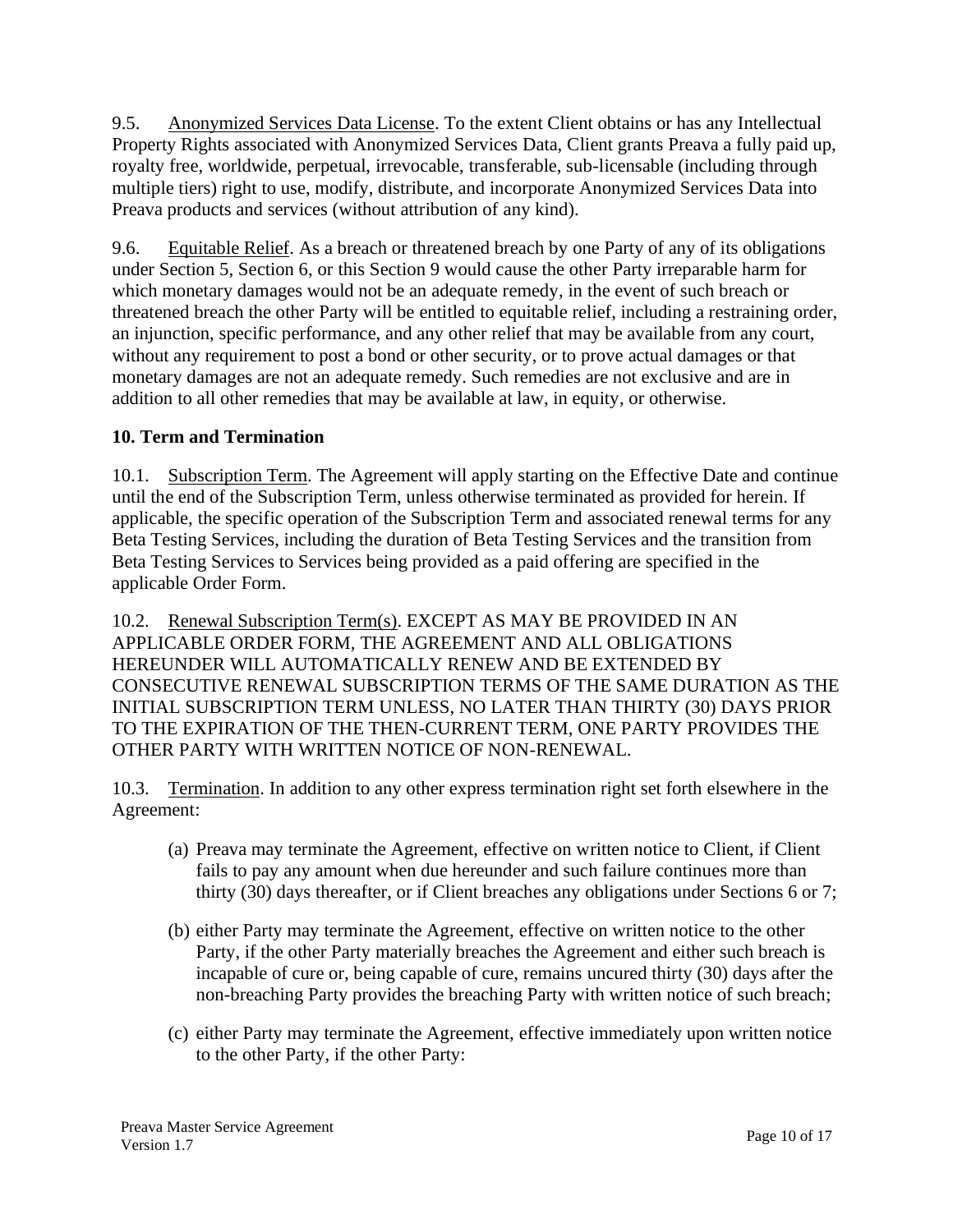- i. becomes insolvent or is generally unable to pay, or fails to pay, its debts as they become due;
- ii. files or has filed against it a petition for voluntary or involuntary bankruptcy or otherwise becomes subject, voluntarily or involuntarily, to any proceeding under any domestic or foreign bankruptcy or insolvency law;
- iii. makes or seeks to make a general assignment for the benefit of its creditors; or
- iv. applies for or has appointed a receiver, trustee, custodian, or similar agent appointed by order of any court of competent jurisdiction to take charge of or sell any material portion of its property or business;
- (d) either Party may terminate the Agreement for convenience, effective on the ninetieth  $(90<sup>th</sup>)$  day following written notice to the other Party, or such later date as may be elected in such notice;
- (e) the Parties acting together may terminate the Agreement at any time by written agreement; and
- (f) if Services are limited to Beta Testing Services, Preava may terminate the Agreement at any time for any reason whatsoever, effective immediately upon written notice to Client.

10.4. Effect of Expiration or Termination. Upon any expiration or termination of the Agreement, except as expressly otherwise provided herein:

- (a) all rights, licenses, consents, and authorizations granted by either Party to the other hereunder will immediately terminate;
- (b) Preava shall immediately cease all use of any of Client's Customer Data or Confidential Information and promptly return to Client, or at Client's written request destroy, all documents and tangible materials containing, reflecting, incorporating, or based on Client's Customer Data or Confidential Information and permanently erase all of Client's Customer Data and Confidential Information from all systems Preava directly or indirectly controls; provided that, for the avoidance of doubt, Preava's obligations under this Section 10.4(b) do not apply to any Anonymized Services Data:
- (c) Client shall immediately cease all use of any Services;
- (d) Client shall immediately cease all use of, and promptly return to Preava (or, at Preava's written request, destroy) all documents and tangible materials containing, reflecting, incorporating, or based on Preava Materials or Preava's Confidential Information, and Client shall immediately and permanently erase all Preava Materials and Preava's Confidential Information from all systems Client directly or indirectly controls;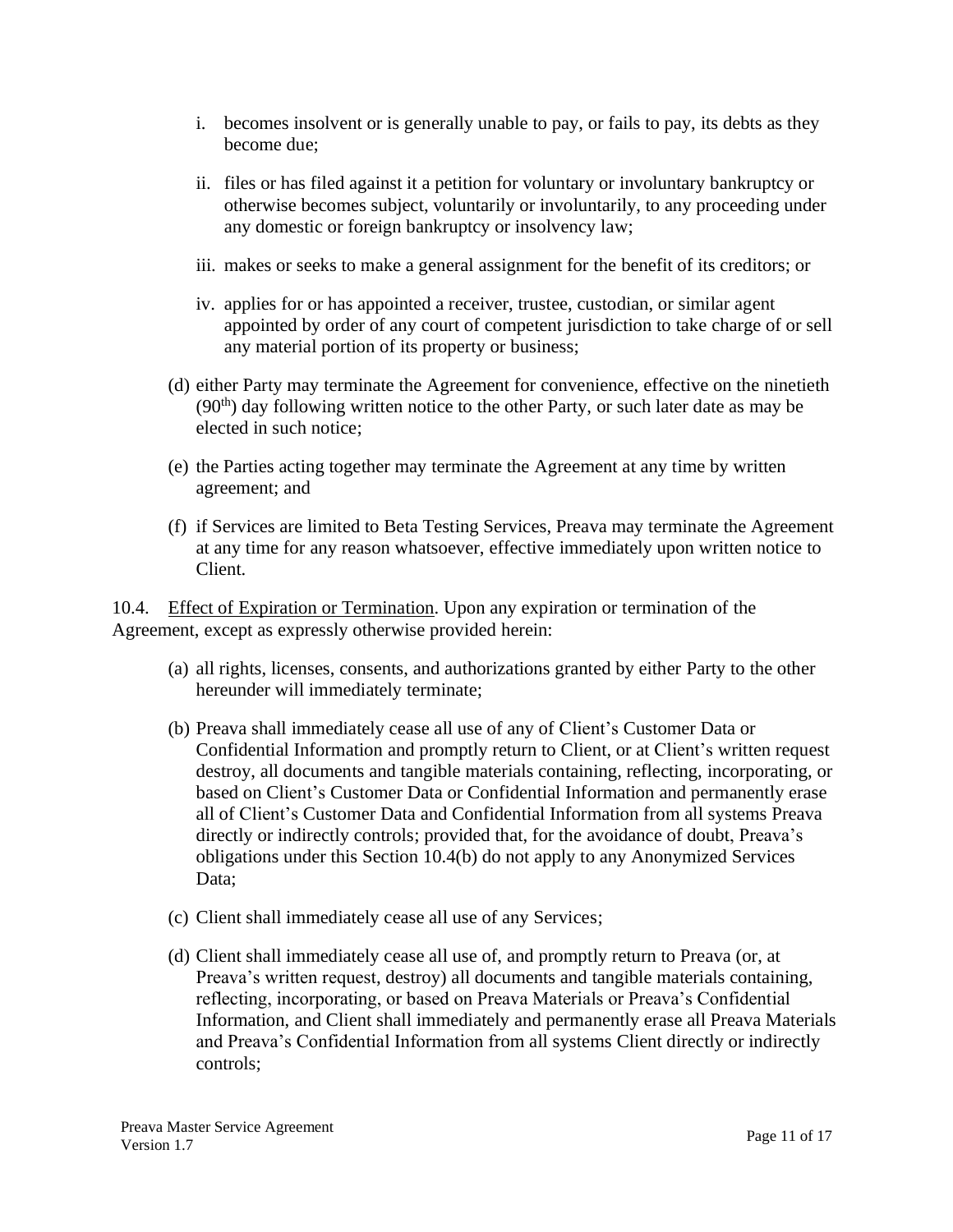- (e) notwithstanding anything to the contrary in the Agreement, the Receiving Party may retain the Disclosing Party's Confidential Information, Preava may retain Client's Customer Data, and Client may retain Preava Materials, each in their then-current state and each solely to the extent and for so long as required by Applicable Law;
- (f) Preava may also retain Customer Data in its backups, archives, and disaster recovery systems until such Customer Data is deleted in the ordinary course;
- (g) all information and materials described in Sections 10.4(e) and 10.4(f) will remain subject to all confidentiality, security, and other applicable requirements of the Agreement;
- (h) Preava may disable all access to the Services and Preava Materials;
- (i) if Client terminates the Agreement pursuant to Sections  $10.3(b)$  or  $10.3(c)$ , or if Preava terminates the Agreement pursuant to Section 10.3(d), Client will be relieved of any obligation to pay any Subscription Fees attributable to the period after the effective date of such termination and Preava will refund any Subscription Fees paid in advance for Services that Preava has not performed as of the effective date of termination;
- (i) if Preava terminates the Agreement pursuant to Sections 10.3(a), 10.3(b), or 10.3(c), or if Client terminates the Agreement pursuant to Section 10.3(d), all Subscription Fees that would have become payable had the Agreement remained in effect until expiration of the Subscription Term will become immediately due and payable; and
- (k) if the Parties agree to terminate the Agreement pursuant to Section 10.3(e), then the written agreement entered into by the Parties must address the treatment of Subscription Fees.

10.5. Surviving Terms. The provisions set forth in the following sections, and any other right or obligation of the Parties to the Agreement that, by its nature, should survive termination or expiration of the Agreement, will survive any expiration or termination of the Agreement: 5.2– 5.3, 6, 7.1(d), 7.1(h), 7.2, 9, 10.4, 11.4, 12, 13, and 14.3–14.4.

#### **11. Warranties and Disclaimers**

11.1. Mutual Representations and Warranties. Each Party represents and warrants to the other Party that:

- (a) if applicable, it is duly organized, validly existing, and in good standing as a corporation or other entity under the laws of the jurisdiction of its incorporation or other organization;
- (b) it has the full right, power, and authority to enter into and perform its obligations and grant the rights, licenses, consents, and authorizations it grants or is required to grant under the Agreement;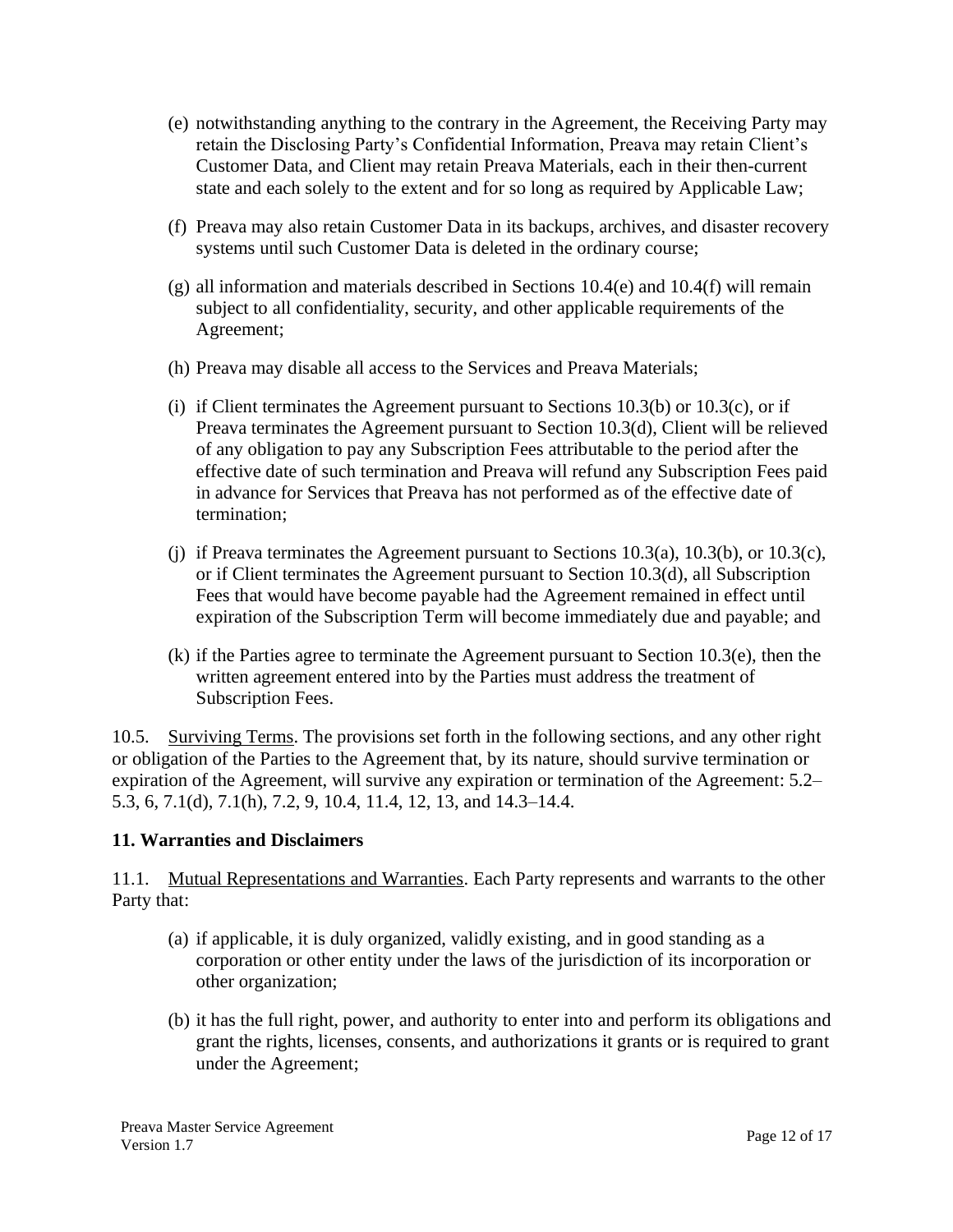- (c) if applicable, the execution of the Agreement by its representative has been duly authorized by all necessary corporate or organizational action of such Party; and
- (d) the Agreement constitutes the legal, valid, binding, and enforceable obligation of such Party.

11.2. Additional Preava Representations, Warranties, and Covenants. Preava represents, warrants, and covenants that it will provide the Services using personnel of required skill, experience, and qualifications and in a professional and workmanlike manner in accordance with generally recognized industry standards for similar services, and will devote adequate resources to meet its obligations under the Agreement. Generally recognized industry standards for similar services shall take into account whether Services are being provided as a paid offering or as Beta Testing Services.

11.3. Additional Client Representations, Warranties, and Covenants. Client represents, warrants, and covenants to Preava that Client owns or otherwise has and will have the necessary rights and consents in and relating to the Customer Data so that, as received by Preava and processed in accordance with the Agreement, they do not and will not infringe, misappropriate, or otherwise violate any Intellectual Property Rights, or any privacy or other rights of any third party or violate any Applicable Law.

11.4. Disclaimer of Warranties. EXCEPT FOR THE EXPRESS WARRANTIES SET FORTH IN SECTION 11.1 AND 11.2, ALL SERVICES AND PREAVA MATERIALS ARE PROVIDED ON AN "AS IS" AND "AS AVAILABLE" BASIS AND PREAVA HEREBY DISCLAIMS ALL WARRANTIES, WHETHER EXPRESS, IMPLIED, STATUTORY, OR OTHER, AND PREAVA SPECIFICALLY DISCLAIMS ALL IMPLIED WARRANTIES OF MERCHANTABILITY, FITNESS FOR A PARTICULAR PURPOSE, TITLE, AND NON-INFRINGEMENT, AND ALL WARRANTIES ARISING FROM COURSE OF DEALING, USAGE, OR TRADE PRACTICE. WITHOUT LIMITING THE FOREGOING, PREAVA MAKES NO WARRANTY OF ANY KIND THAT THE SERVICES OR PREAVA MATERIALS, OR ANY PRODUCTS OR RESULTS OF THE USE THEREOF, WILL MEET CLIENT'S OR ANY OTHER PERSON'S REQUIREMENTS, OPERATE WITHOUT INTERRUPTION, ACHIEVE ANY INTENDED RESULT, BE COMPATIBLE OR WORK WITH ANY SOFTWARE, SYSTEM, OR OTHER SERVICES EXCEPT IF AND TO THE EXTENT EXPRESSLY SET FORTH HEREIN, OR BE SECURE, ACCURATE, COMPLETE, FREE OF HARMFUL CODE, OR ERROR FREE. ALL THIRD-PARTY MATERIALS ARE PROVIDED ON AN "AS IS" AND "AS AVAILABLE" BASIS AND ANY REPRESENTATION OR WARRANTY OF OR CONCERNING ANY THIRD-PARTY MATERIALS IS STRICTLY BETWEEN CLIENT AND THE THIRD-PARTY OWNER OR DISTRIBUTOR OF THE THIRD-PARTY MATERIALS.

#### **12. Indemnification**

12.1. Indemnification by Client. Client will indemnify, defend, and hold harmless Preava and its Representatives and subcontractors, and each of its and their respective officers, directors, employees, agents, successors, and assigns, from and against any and all claims, liabilities, damages, losses, and expenses (including reasonable attorney's fees and costs), in each case to the extent such claims arise out of or are in any way connected with any of the following,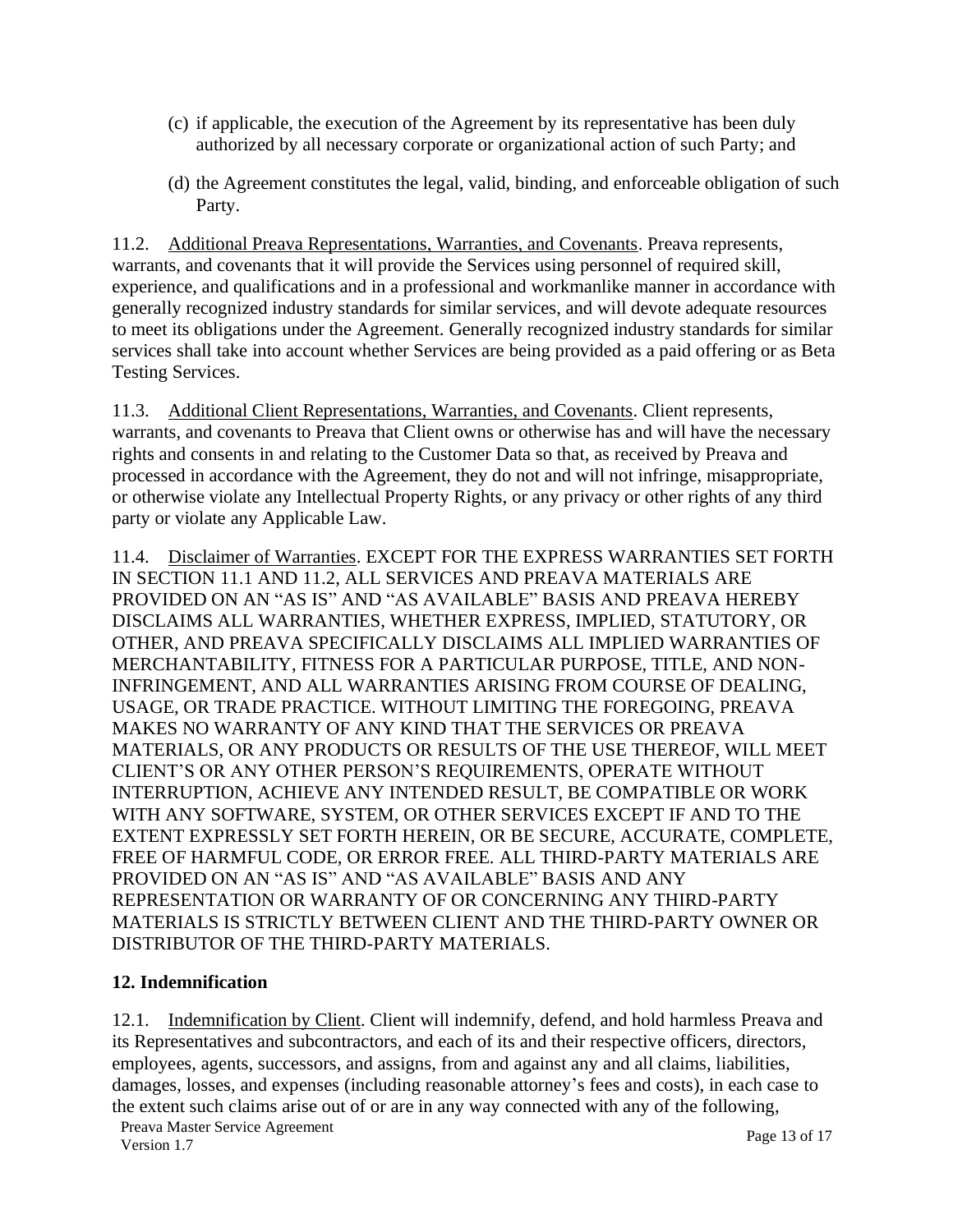whether actual or alleged: (i) Client's access to or use of the Services; (ii) Customer Data, including any processing of Customer Data, accessed or used by or on behalf of Preava in accordance with the Agreement; (iii) Client's breach or alleged breach of the Agreement; (iv) Client's violation of any third-party right, including without limitation, any intellectual property right, publicity, confidentiality, property, or privacy right; (v) Client's violation of any laws, rules, regulations, codes, statutes, ordinances, or orders of any governmental, regulatory, administrative, or legislative authority; or (vi) any misrepresentation made by Client.

12.2. Indemnification by Preava. Preava will indemnify, defend, and hold harmless Client and its Representatives and subcontractors, and each of its and their respective officers, directors, employees, agents, successors, and assigns, from and against any and all claims, liabilities, damages, losses, and expenses (including reasonable attorneys' fees and costs), in each case to the extent such claims are directly arising out of or relating to third-party claims based on Preava's actual infringement or misappropriation of third-party intellectual property rights. Except as provided in this Section 12.2, Preava has no indemnification obligations with respect to the Services or the Agreement.

12.3. Exercise of Indemnification Rights. In order to trigger the indemnity, an Indemnitee must provide the Indemnitor with prompt written notice of the action for which it believes it is entitled to be indemnified under this Section 12. Following such proper notice, the Indemnitor will cooperate as fully required under this Section 12 and otherwise as reasonably required by the Indemnitee in the defense of any claim. The Indemnitee shall have the right to assume the exclusive defense and control of any matter subject to indemnification by the Indemnitor, including by choosing reasonable and appropriate counsel, and the Indemnitor will not settle any claim without the Indemnitee's prior written consent. Notwithstanding the foregoing, the sole cost and any reasonable expenses associated with such defense will be borne solely by the Indemnitor. The Indemnitee may participate in and observe the proceedings at its own cost and expense with counsel of its own choosing.

12.4. No Indemnification by Preava During Beta Testing Services. During its provision of Beta Testing Services to Client, Section 12.2 shall not apply and Preava shall have no indemnification obligations whatsoever, including for any claim, liability, damage, loss, or expense (including reasonable attorneys' fees and costs) that is based on actions, events, circumstances, or conduct that occurred during the Beta Testing Services, regardless of the time at which such actions, events, circumstances, or conduct became known.

# **13. Limitations of Liability**

13.1. EXCLUSION OF DAMAGES. IN NO EVENT WILL PREAVA, ITS REPRESENTATIVES, OR ANY OF ITS OR THEIR LICENSORS, SERVICE PROVIDERS, OR SUPPLIERS BE LIABLE UNDER OR IN CONNECTION WITH THE AGREEMENT OR ITS SUBJECT MATTER UNDER ANY LEGAL OR EQUITABLE THEORY, INCLUDING BREACH OF CONTRACT, TORT (INCLUDING NEGLIGENCE), STRICT LIABILITY, AND OTHERWISE, FOR ANY: LOSS OF PRODUCTION, USE, BUSINESS, REVENUE, PROFIT, OR DIMINUTION IN VALUE; IMPAIRMENT, INABILITY TO USE, OR LOSS, INTERRUPTION, OR DELAY OF THE SERVICES; LOSS, DAMAGE, CORRUPTION, OR RECOVERY OF DATA, OR BREACH OF DATA OR SYSTEM SECURITY, OR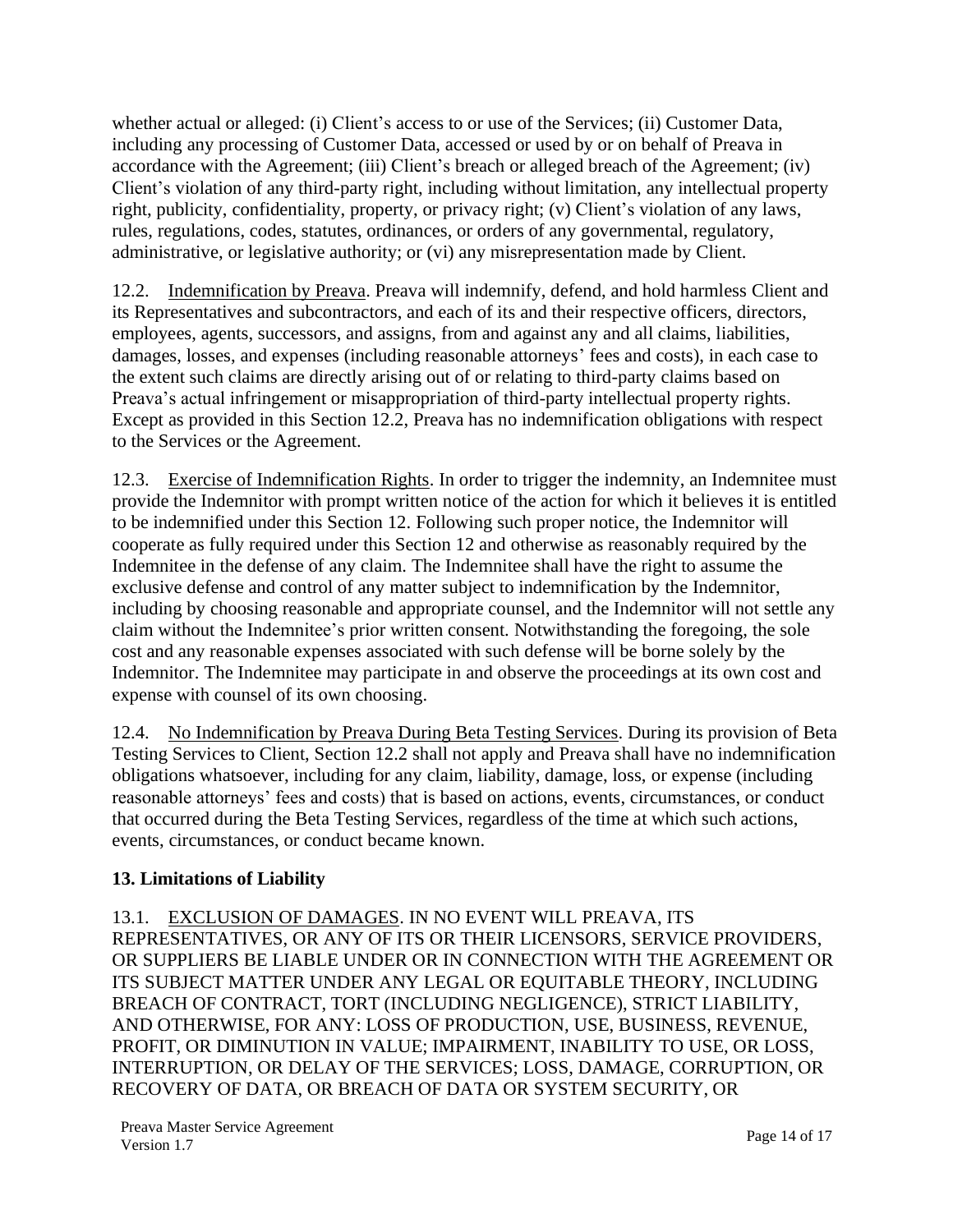CONSEQUENTIAL, INCIDENTAL, INDIRECT, EXEMPLARY, SPECIAL, ENHANCED, OR PUNITIVE DAMAGES, REGARDLESS OF WHETHER PREAVA WAS ADVISED OF THE POSSIBILITY OF SUCH LOSSES OR DAMAGES OR SUCH LOSSES OR DAMAGES WERE OTHERWISE FORESEEABLE, AND NOTWITHSTANDING THE FAILURE OF ANY AGREED OR OTHER REMEDY OF ITS ESSENTIAL PURPOSE.

13.2. CAP ON MONETARY LIABILITY. IN NO EVENT WILL THE COLLECTIVE AGGREGATE LIABILITY OF PREAVA, ITS REPRESENTATIVES, AND ITS AND THEIR LICENSORS, SERVICE PROVIDERS, AND SUPPLIERS UNDER OR IN CONNECTION WITH THE AGREEMENT OR ITS SUBJECT MATTER, UNDER ANY LEGAL OR EQUITABLE THEORY, INCLUDING BREACH OF CONTRACT, TORT (INCLUDING NEGLIGENCE), STRICT LIABILITY, AND OTHERWISE, EXCEED THE VALUE OF THE FEES PAID, OR IF NOT PAID, PAYABLE BY CLIENT TO PREAVA DURING THE TWELVE (12) MONTHS PRIOR TO THE EVENT GIVING RISE TO LIABILITY. THE FOREGOING LIMITATION APPLIES NOTWITHSTANDING THE FAILURE OF ANY AGREED OR OTHER REMEDY OF ITS ESSENTIAL PURPOSE. THIS LIMITATION OF LIABILITY APPLIES TO PREAVA'S INDEMNIFICATION OBLIGATIONS UNDER SECTION 12.2.

13.3. GENERAL LIMITATION OF LIABILITY. IN JURISDICTIONS THAT DO NOT ALLOW THE EXCLUSION OF IMPLIED WARRANTIES OR LIMITATION OF LIABILITY FOR INCIDENTAL OR CONSEQUENTIAL DAMAGES, PREAVA'S LIABILITY WILL BE LIMITED TO THE GREATEST EXTENT PERMITTED BY LAW.

13.4. NO MONETARY LIABILITY DURING BETA TESTING SERVICES. IN NO EVENT WILL PREAVA, ITS REPRESENTATIVES, AND ITS AND THEIR LICENSORS, SERVICE PROVIDERS, AND SUPPLIERS UNDER OR IN CONNECTION WITH THE AGREEMENT OR ITS SUBJECT MATTER, UNDER ANY LEGAL OR EQUITABLE THEORY, INCLUDING BREACH OF CONTRACT, TORT (INCLUDING NEGLIGENCE), STRICT LIABILITY, AND OTHERWISE, HAVE ANY FINANCIAL LIABILITY TO CLIENT THAT IS BASED ON ACTIONS, EVENTS, CIRCUMSTANCES, OR CONDUCT THAT OCCURRED DURING THE BETA TESTING SERVICES, REGARDLESS OF THE TIME AT WHICH SUCH ACTIONS, EVENTS, CIRCUMSTANCES, OR CONDUCT BECAME KNOWN. THE FOREGOING LIMITATION APPLIES NOTWITHSTANDING THE FAILURE OF ANY AGREED OR OTHER REMEDY OF ITS ESSENTIAL PURPOSE. IF THE ABOVE MONETARY LIABILITY LIMITATION OF THIS SECTION 13.4 IS NOT ENFORCEABLE UNDER APPLICABLE LAW, SUCH FINANCIAL LIABILITY SHALL BE LIMITED TO \$1,000.00 USD.

#### **14. Miscellaneous**

14.1. Force Majeure. No Party shall be liable or responsible to the other Party, nor be deemed to have defaulted under or breached the Agreement, for any failure or delay in fulfilling or performing any part of the Agreement, when and to the extent such failure or delay is caused by or results from a Force Majeure Event. The Party suffering a Force Majeure Event shall give notice as soon as reasonably possible to the other Party, stating the period of time the occurrence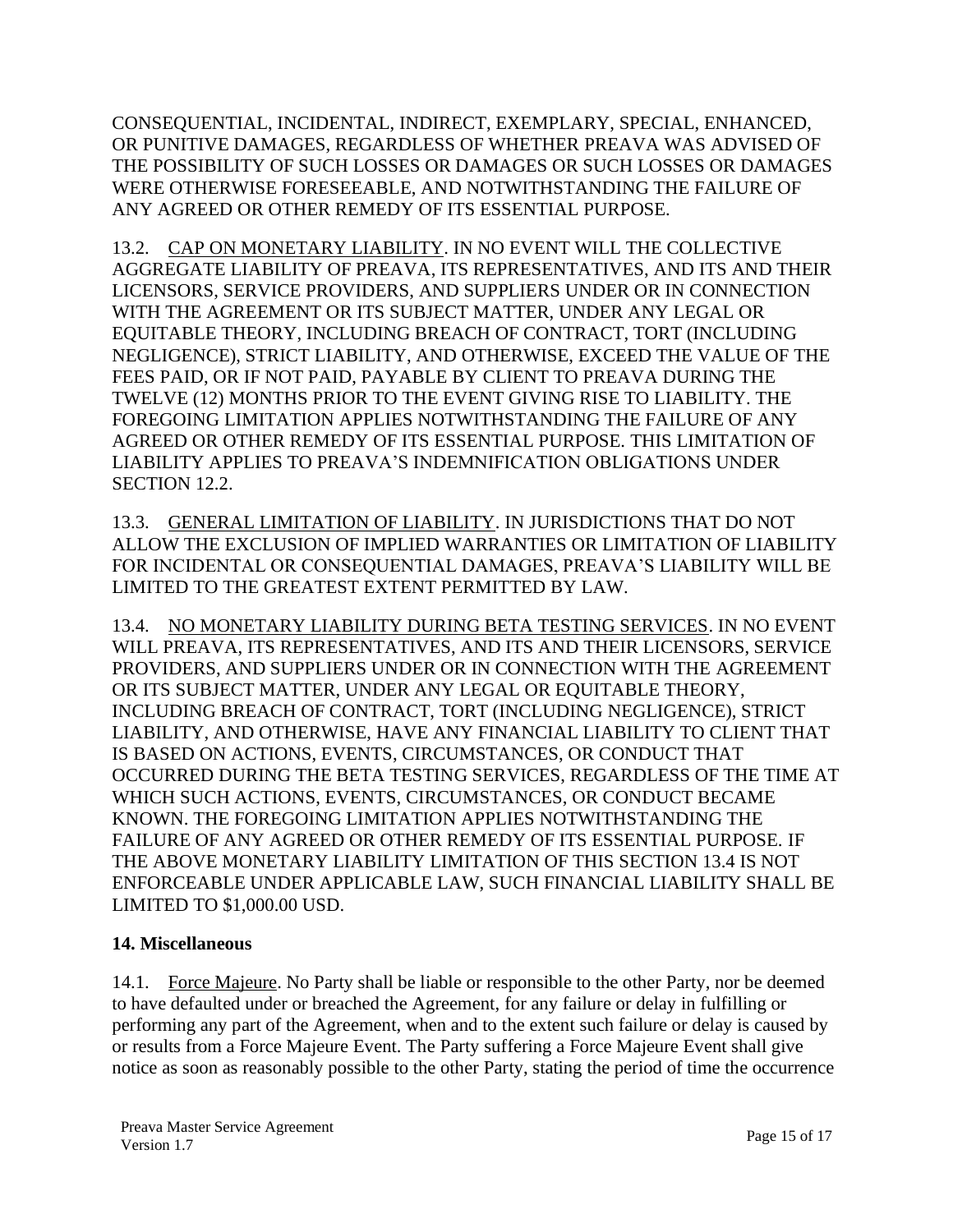is expected to continue and shall use diligent efforts to end the failure or delay and ensure the effects of such Force Majeure Event are minimized.

14.2. Notices. The Parties agree that each Party may provide the other Party with any communications in electronic format. In general, Preava will communicate with Client by sending email communications to the email address identified in any applicable Order Form. For communications related to the Agreement, Client must communicate with Preava by sending email communications to legal@preava.com. The Parties may designate new or alternative email addresses for communication by providing notice of the change via email; the Parties agree that such change will be effective five (5) business days after receipt of the notice.

14.3. Governing Law. The Agreement will be governed by and construed in accordance with the laws of the State of Delaware, without giving effect to any state's choice-of-law rules that may require the application of the laws of another jurisdiction. Each Party, acting for itself and its successors and assigns, hereby expressly and irrevocably consents to the exclusive jurisdictions of the state and federal courts of the State of Delaware for any litigation which may arise out of or be related to the Agreement, or any other agreement related hereto. The Parties waive any objection based on forum non conveniens or any objection to venue of any such action. In any action to interpret or enforce the Agreement, the prevailing Party shall be entitled to seek an award of all court costs and reasonable attorneys' fees it incurs.

14.4. JURY TRIAL WAIVER. EACH PARTY, TO THE FULLEST EXTENT PERMITTED BY LAW, KNOWINGLY, VOLUNTARILY, AND INTENTIONALLY WAIVES ITS RIGHT TO A TRIAL BY JURY IN ANY ACTION OR OTHER LEGAL PROCEEDING ARISING OUT OF OR RELATING TO THE AGREEMENT OR ANY SERVICES PROVIDED BY PREAVA OR ITS REPRESENTATIVES. THIS WAIVER APPLIES TO ANY ACTION OR LEGAL PROCEEDING, WHETHER SOUNDING IN CONTRACT, TORT, OR OTHERWISE. EACH PARTY AGREES NOT TO INCLUDE ANY EMPLOYEE, CONTRACTOR, OFFICER, OR DIRECTOR OF THE OTHER AS A PARTY IN ANY ACTION, PROCEEDING, OR COUNTERCLAIM RELATING TO SUCH DISPUTE.

14.5. Relationship of the Parties. Nothing contained in the Agreement shall be construed as creating any agency, partnership, joint venture, or other form of joint enterprise, employment, or fiduciary relationship between the Parties, and neither Party shall have authority to contract for or bind the other Party in any manner whatsoever.

14.6. Severability. The Parties intend that if any provision of the Agreement is held to be unenforceable, then that provision will be modified to the minimum extent necessary to make it enforceable and in such a manner so as to afford the Party for whose benefit it was intended the fullest benefit commensurate with making the Agreement as modified, unless that modification is not permitted by law, in which case the provision will be disregarded. If an unenforceable provision is modified or disregarded in accordance with this Section 14.6, then the rest of the Agreement will remain in effect as written, and any unenforceable provision will remain as written in any circumstances other than those in which the provision is held to be unenforceable.

14.7. Entire Agreement. The Agreement constitutes the entire agreement between the Parties as to the subject matter hereof, and supersedes all prior and contemporaneous agreements, including